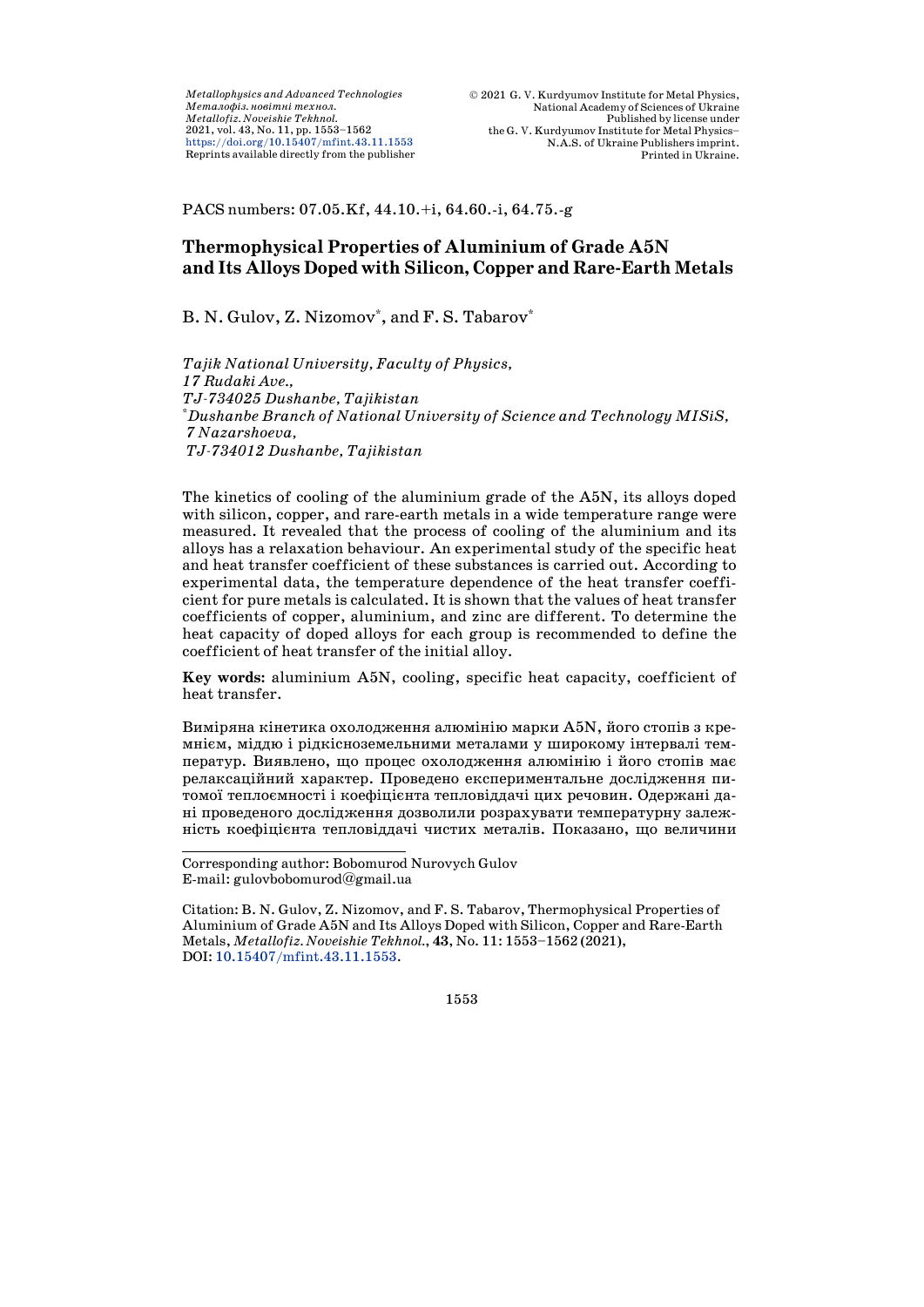коефіцієнтів тепловіддачі для міді, алюмінію та цинку відрізняються. Для знаходження теплоємності леґованих стопів для кожної групи рекомендовано визначати коефіцієнт тепловіддачі для вихідного стопу.

**Ключові слова:** алюміній А5N, охолодження, питома теплоємність, коефіцієнт теплопередачі.

*(Received April 4, 2020; in final version, September 8, 2021)*

#### **1. INTRODUCTION**

The thermophysical properties of metals and alloys are the most important physical characteristics that determine the patterns of their behaviour under various operating conditions  $[1-11]$ . The main interest in doped alloys is primarily due to the possibility of significant improvement, and sometimes a fundamental change in the physicochemical properties of known materials.

The thermophysical properties of aluminium alloys doped with rareearth metals, scandium, and yttrium have been the subject of intensive study in recent years [4, 8, 9, 14]. The range of their possible performance is almost unlimited. However, to date, there is no theory has been developed that accurately describes possible changes in thermophysical properties during the doping of alloys.

Thus, the experimental study of the thermophysical properties of doped alloys is a significant scientific and applied interest. The solution to this problem can contribute to the creation of materials with predetermined properties.

This paper presents the results of an experimental study of the temperature dependence of the specific heat capacity of an ultrahighpurity aluminium base AK1M2 alloy doped with praseodymium, neodymium, scandium, and yttrium. At least partially to fill the gap in the experimental study of their thermophysical properties depending on the temperature and concentration of the doping metals is carried out.

#### **2. OBJECT OF THE STUDY AND RESEARCH METHODS**

The objects of the study are aluminium of grades of A5N (99.999%) and A7 (99.7%), Si (99.0%), Cu (99.99%), and aluminium-based alloys of grades AK1 (Al + 1% wt.  $\mathrm{Si}^9$ ) and AK1M2 (AK1 + 2% wt. Cu) doped with praseodymium, neodymium, scandium, and yttrium in different mass proportions (Table 1). The choice of research objects is due to the possibility of using these alloys in various fields of science and technology.

For purely physical reasons, observation of monotonous change in the temperature of an object during the heating is extremely difficult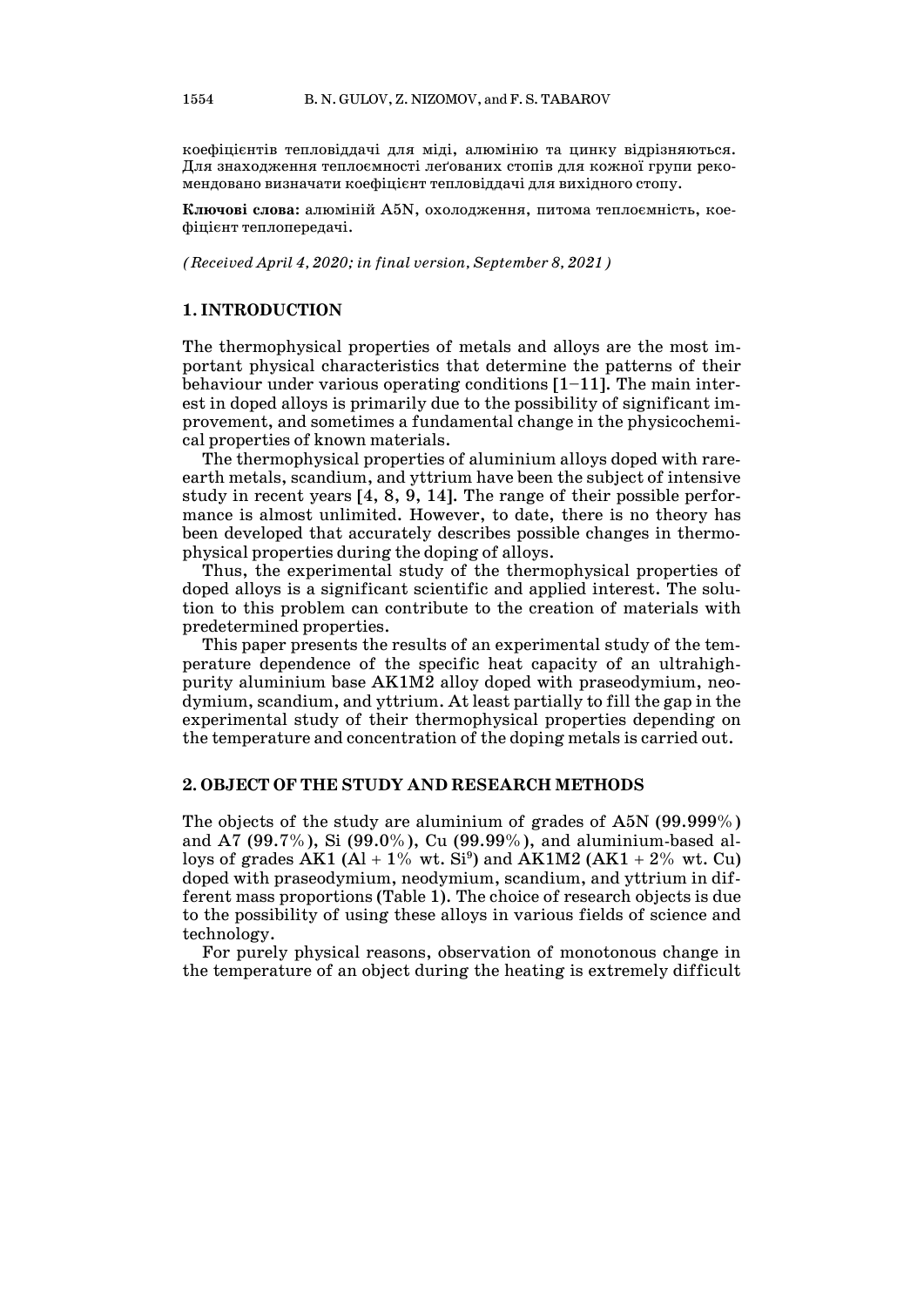due to the presence of many factors (voltage in the power supply network, the thermal conductivity of the environment, *etc*.). The most convenient and simple method is to use the 'cooling-mode' regime, which makes fewer errors during the experiment.

The specific heat capacity of materials is measured using the setup shown in Fig. 1. The device consisted of the electric furnace (1) mounted on a bench, which can move to the horizontal direction. The sample (2) with this is a cylindrical form  $(h = 30 \text{ mm}, D = 16 \text{ mm})$ , with a drilled channel at one end, into which thermocouple (3) inserted (Fig. 1). The ends of the thermocouple are connected to the Digital Multimeter UT71B 4 meter, which allowed the direct recording of the measurement results on a computer (7) in a table view. The accuracy of temperature measurement is  $\pm 0.1$  °C.

According to the Newton–Richmann law of cooling, the specific heat capacity of alloys in the wide temperature range is measured. A body having a temperature above ambient will be cooled, and the cooling rate depends on the heat capacity of the body *C* and heat transfer coefficient α*.* The amount of heat lost by a preheated body of mass m when it is cooled by *dT* degrees will be

$$
dQ = CmdT.
$$

Loss of energy occurs through the surface of the body. Therefore, we can assume that the amount of heat lost through the surface of the body over time will be proportional to time, surface area *S*, and the difference in body temperature *T* and the environment *T*<sub>0</sub>:  $dQ_s = -\alpha (T - T_0)S d\tau$ . If the body releases heat in such a way that the temperature of all its points changes identically, then equality will be true [7]:



**Fig. 1**. Experimental setup for temperature measurements. 1*—*electric furnace; 2*—*sample; 3*—*thermocouple; 4*—*Digital Multimeter UT71B; 5*—*AC voltage controller; 6*—*Digital Multimeter DI 9208; 7*—*computer.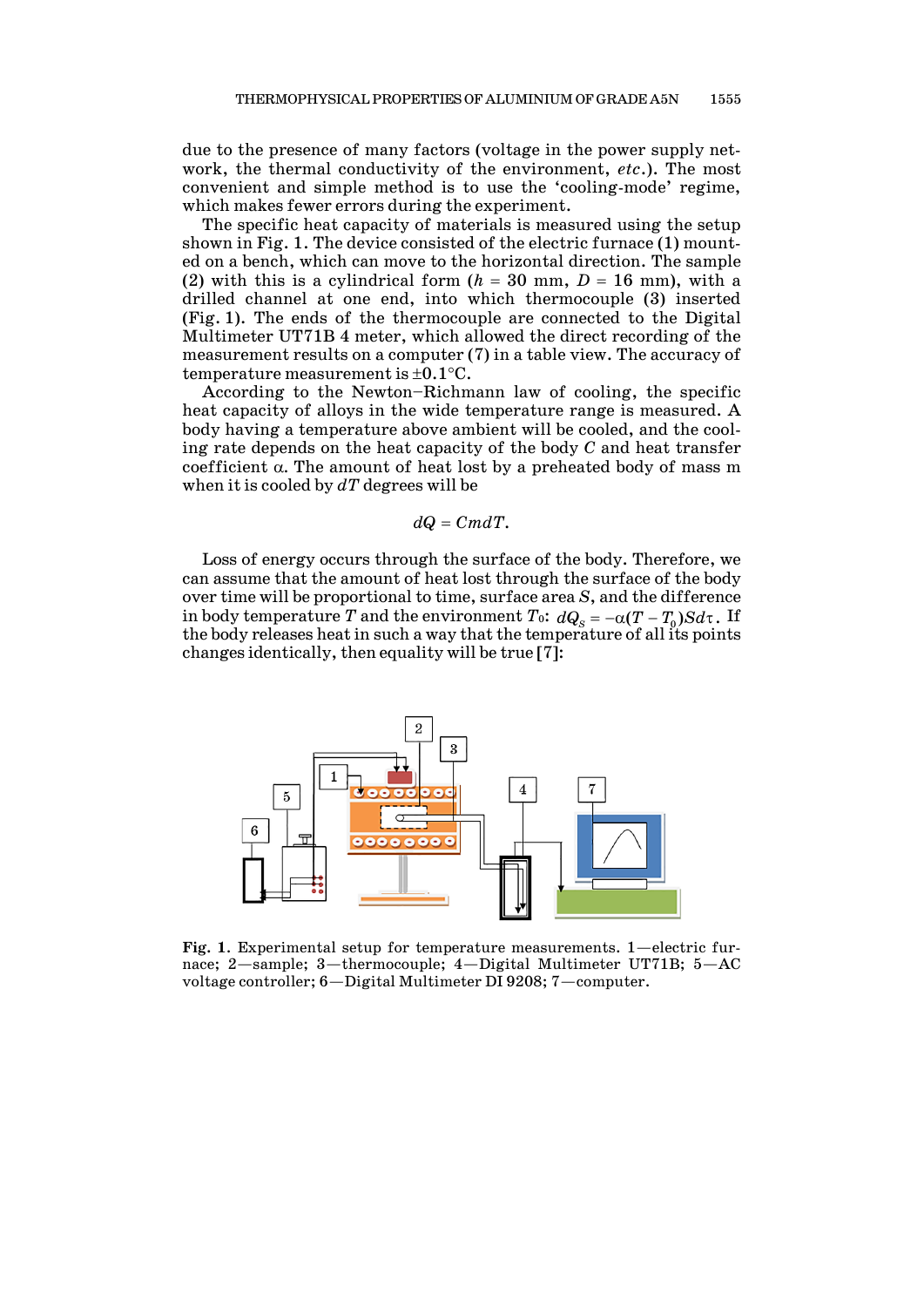$$
CmdT = -\alpha (T - T_0) Sd\tau.
$$
 (1)

Heat transfer from a warmer body to a less warmed one is a tendency to establish thermodynamic equilibrium in a system consisting of many particles called a relaxation process. The relaxation process in time can be described as an exponential dependency.

In our case, a heated body transfers its heat to the environment (*i.e.* a body with an infinitely large heat capacity). Therefore, the ambient temperature can be considered constant (*T*0). Then the law of change in body temperature with time  $\tau$  can be written as:

$$
\Delta T = \Delta T_1 e^{-\tau/\tau_1},
$$

where ∆*T* is the difference in temperature between the heated body and the environment;  $\Delta T_1$  is the difference in temperature between the heated body and the environment at the time of the beginning of the measurement. *i.e.* at  $\tau = 0$ ,  $\tau$  is the cooling constant, numerically equal to the time during which the difference in temperature between the heated body and the environment decreases by a factor of *e*.

Assuming that in a short temperature range the values of *C,* α, and *T* are independent of the coordinates of the surface points of the samples heated to the same temperature, and at a constant ambient temperature, we write the ratio for two samples  $C_1 m_1 S_2 \alpha_2 (dT / d\tau)$  =  $= C_2 m_2 S_1 \alpha_1 (dT / d\tau)_2$ . When using this formula for two samples having the same dimensions  $s_1 = s_2$  and the condition of the surfaces, the equality of their heat transfer coefficients  $\alpha_1 = \alpha_2$  is assumed. Therefore, knowing the masses of the samples  $m_1$  and  $m_2$ , the cooling rates of the samples, and the specific heat capacity  $C_1$ , we can calculate  $C_2$ .

First, we needed to find out to what extent the assumption of  $\alpha_1 = \alpha_2$ is justified. For this, we studied the cooling process of copper, aluminium, and zinc, for which the temperature dependence of heat capacity is known. The experimentally obtained time dependences of the temperature of the samples are described with good accuracy by an equation of the form:

$$
T=y_0+ae^{-b\tau}+pe^{-k\tau},
$$

where *a*, *b*, *p*, and *k* are constant values for a given sample.  $y_0 = T_0$  is the ambient temperature,  $a = T_1 - T_0$ ,  $p = T_2 - T_0$  is the amplitude of the first and second processes, the temperature difference between the heated body and the environment at the time the measurements begin, *i.e.* at  $\tau = 0$ ,  $b = 1/\tau_1$ , and  $k = 1/\tau_2$ , where  $\tau_1$  and  $\tau_2$  are the cooling constants for the first and second relaxation processes:

$$
T = T_0 + (T_1 - T_0) e^{-\frac{\tau}{\tau_1}} + (T_2 - T_0) e^{-\frac{\tau}{\tau_2}}.
$$
 (2)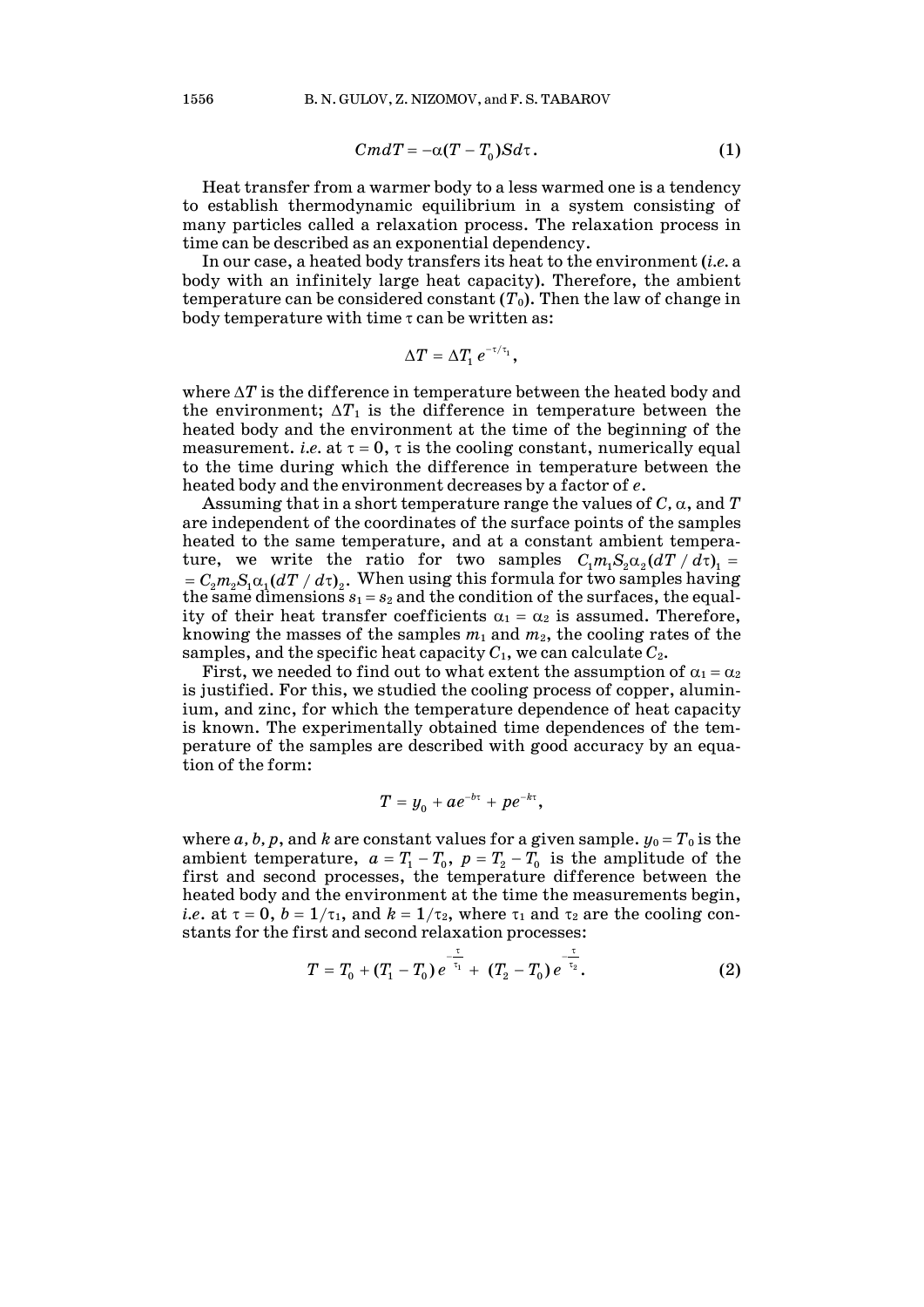Differentiating (2), we obtain the cooling rate:

$$
\frac{dT}{d\tau} = -\left(\frac{T_1 - T_0}{\tau_1} e^{-\frac{\tau}{\tau_1}} + \frac{T_2 - T_0}{\tau_2} e^{-\frac{\tau}{\tau_2}}\right).
$$
(3)

### **3. RESULTS AND DISCUSSION**

The experimentally obtained time dependences of the temperature of the samples are described with reasonably good accuracy by equation (2). Table 1 shows the values of the coefficients in formulas (2) and (3) for the investigated pure metals and alloys.

As an example, Fig. 2 shows the dependence of temperature on cooling time for copper, aluminium (A7), A5N, and AK1M2. The time dependence of the temperature of A5N shows on Figures 2 and 3 separately for the first and second relaxation process.

It should be noted that using the experimental data of cooling rates from equation (1), we only can determine the ratio of the heat transfer coefficient to the heat capacity of the sample

**TABLE 1.** Values of  $T_1$ ,  $\tau_1$ ,  $T_2$ ,  $\tau_2$ ,  $(T_1 - T_0)/\tau_1$ ,  $(T_2 - T_0)/\tau_2$  are for the studied metals and alloys.

| Alloy             | $T_{1}-T_{0},$ | $\tau_1$ , | $T_2-T_0$ , | $\tau_1$ , |           | $(T_1-T_0)/\tau_1$ , $(T_2-T_0)/\tau_2$ , | $T_0$ , |
|-------------------|----------------|------------|-------------|------------|-----------|-------------------------------------------|---------|
|                   | Κ              | s          | Κ           | s          | $\rm K/s$ | $\rm K/s$                                 | K       |
| $\rm Al\,(A7)$    | 523.3          | 417        | 90.7        | 110        | 1.25      | 0.82                                      | 292.6   |
| $\rm Al\,(A5N)$   | 411.8          | 526        | 208.4       | 154        | 0.78      | 1.35                                      | 295.2   |
| Cu                | 398.1          | 302        | 199.6       | 88         | 1.32      | 2.27                                      | 302.7   |
| AK1               | 360.7          | 625        | 250.0       | 222        | 0.58      | 1.13                                      | 294.7   |
| $AK1 + Cu2\% (1)$ | 420.4          | 500        | 211.8       | 189        | 0.84      | 1.12                                      | 286.4   |
| $(1) + Nd$ 0.005  | 470.1          | 476        | 182.6       | 178        | 0.99      | 1.02                                      | 291.0   |
| $(1) + Nd$ 0.05   | 448.1          | 500        | 221.6       | 196        | 0.90      | 1.13                                      | 286.4   |
| $(1) + Nd$ 0.1    | 416.5          | 500        | 265.5       | 238        | 0.83      | 1.11                                      | 289.3   |
| $(1) + Nd$ 0.5    | 352.4          | 555        | 338.0       | 238        | 0.63      | 1.42                                      | 286.7   |
| $(1) + Pr 0.005$  | 370.6          | 294        | 274.2       | 588        | 1.26      | 0.47                                      | 290.2   |
| $(1)$ + Pr 0.05   | 428.8          | 500        | 205.0       | 217        | 0.86      | 0.94                                      | 293.1   |
| $(1)$ + Pr 0.1    | 358.2          | 278        | 302.7       | 588        | 1.29      | 0.51                                      | 285.5   |
| $(1)$ + Pr 0.5    | 457.5          | 500        | 232.0       | 204        | 0.91      | 1.14                                      | 288.1   |
| $(1) +$ Sc 0.005  | 400.6          | 312        | 246.1       | 769        | 1.28      | $\rm 0.32$                                | 284.2   |
| $(1) +$ Sc 0.05   | 361.0          | 303        | 279.0       | 666        | 1.19      | 0.25                                      | 286.4   |
| $(1) +$ Sc 0.1    | 331.1          | 294        | 307.6       | 666        | 1.13      | 0.46                                      | 288.0   |
| $(1) +$ Sc 0.5    | 443.2          | 555        | 180.2       | 208        | 0.80      | 0.87                                      | 292.0   |
| $(1) + Y 0.005$   | 322.0          | 263        | 307.1       | 588        | 1.22      | 0.52                                      | 281.5   |
| $(1) + Y 0.05$    | 406.6          | 526        | 244.7       | 222        | 0.77      | 1.10                                      | 286.2   |
| $(1) + Y 0.1$     | 412.2          | 526        | 269.6       | 217        | 0.78      | 0.70                                      | 285.7   |
| $(1) + Y 0.5$     | ${512.6}$      | 454        | 112.6       | 161        | 1.13      | 0.70                                      | 292.3   |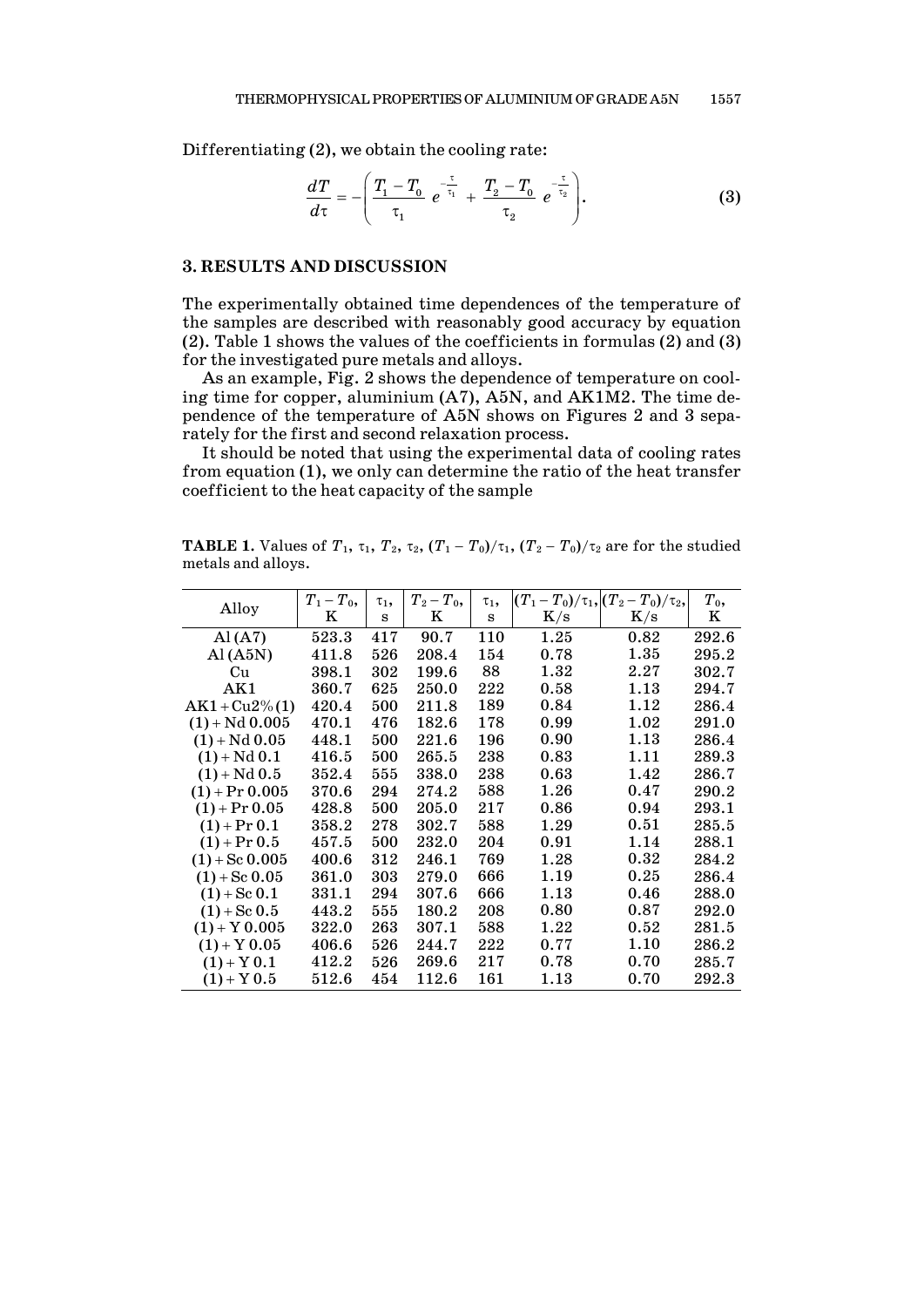

**Fig. 2**. Variation of the temperature of copper, aluminium A7 and A5N, alloy AK1M2 as a function of cooling time.

$$
\frac{\alpha(T)}{C(T)}=\frac{m(dT/d\tau)}{S(T-T_0)}.
$$

It is known that the heat capacity can be calculated from the coefficient of heat transfer or *vice versa*. Figure 4 shows the relationship between the ratios of the coefficient of heat transfer to the heat capacity of different aluminium grades as a function of temperature.

The heat capacity of pure metals is measured by many authors, and their data are in good agreement with each other [16–19]. As a result



**Fig. 3**. Variation of the temperature of copper, aluminium A7, and A5N, alloy AK1M2 as a function of cooling time for first (*1*) and second (*2*) process.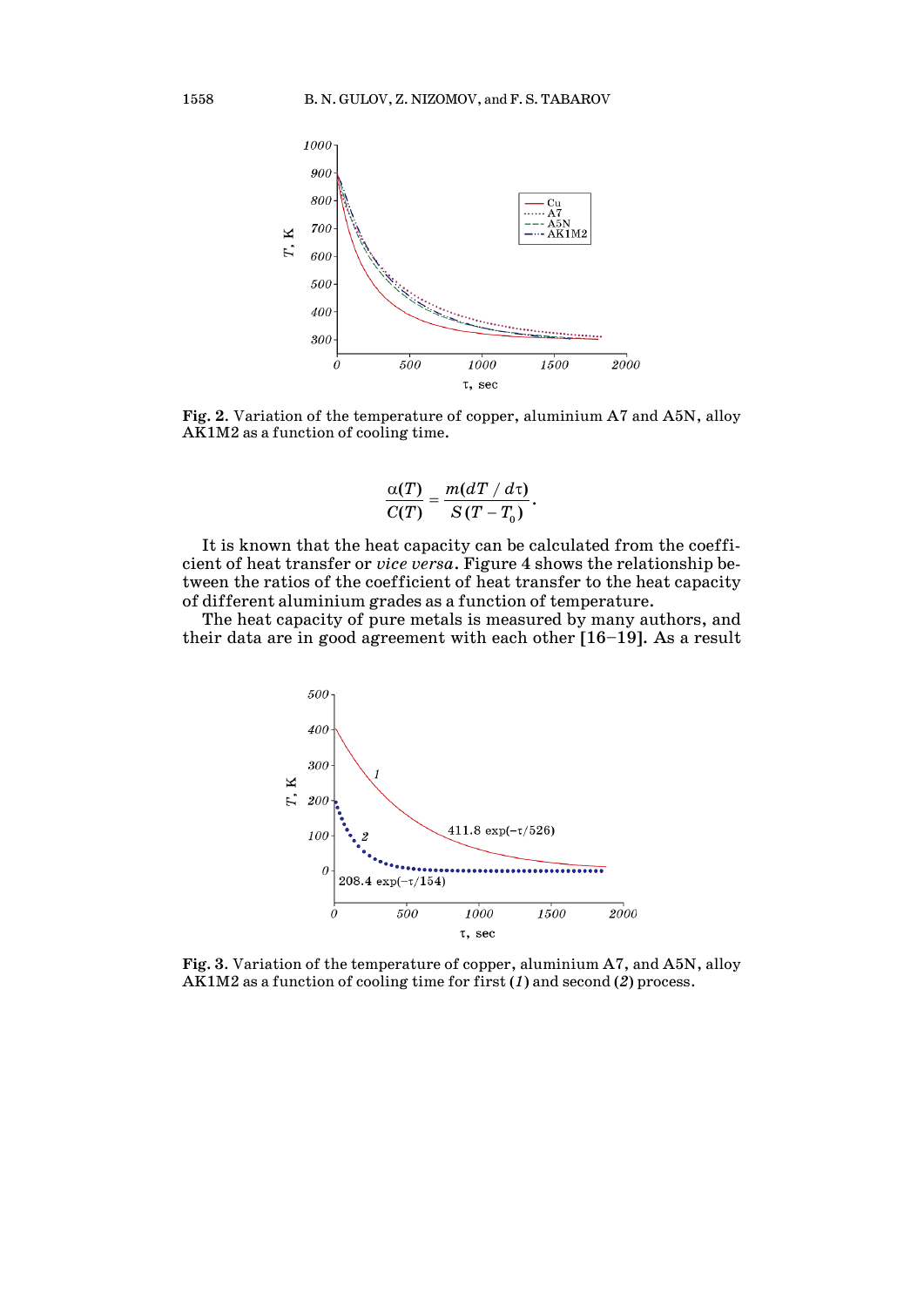of data processing, we obtained the following equations for the temperature dependence of the specific heat capacity of copper, aluminium of the A5N grade and silicon in the temperature range of 293–873 K, and zinc in the temperature range of 293–693 K:

$$
C_p(T)_{\text{Cu}} = 310.53 + 36.0 \cdot 10^{-2} T - 4 \cdot 10^{-4} T^2 + 2.2 \cdot 10^{-7} T^3,
$$
  
\n
$$
C_p(T)_{\text{AsN}} = 730.23 + 0.7571 T - 0.0008 T^2 + 5.97 \cdot 10^{-7} T^3,
$$
  
\n
$$
C_p(T)_{\text{Si}} = 390.18 + 1.60 T - 18 \cdot 10^{-4} T^2 + 7.24 \cdot 10^{-7} T^3,
$$
  
\n
$$
C_p(T)_{\text{Zn}} = 325.44 + 36.9 \cdot 10^{-2} T - 7 \cdot 10^{-4} T^2 + 7.6 \cdot 10^{-7} T^3.
$$

Using data on the specific heat and experimental values of the cooling rate, we calculated the temperature dependence of the heat transfer coefficient by the following formula

$$
\left|\alpha(T)\right| = \frac{C(T) m\left(\frac{dT}{d\tau}\right)}{S(T - T_0)}.
$$
\n(4)

Figure 5 shows the heat transfer coefficient of copper, aluminium, grade A5N, and zinc as a function of temperature *T*.

According to the obtained data of the study, it possible for the first time to calculate the temperature dependence of the heat transfer coefficient for pure metals.

As can be seen, the values of the heat transfer coefficients for copper, aluminium, and zinc are different. Therefore, to determine the heat capacity of doped alloys for each group, it is necessary to deter-



**Fig. 4**. The temperature dependences of the ratio of heat transfer coefficient to specific heat (kg/(m<sup>2.</sup>s)) for aluminium grades A5N, A8, and A7 on temperature.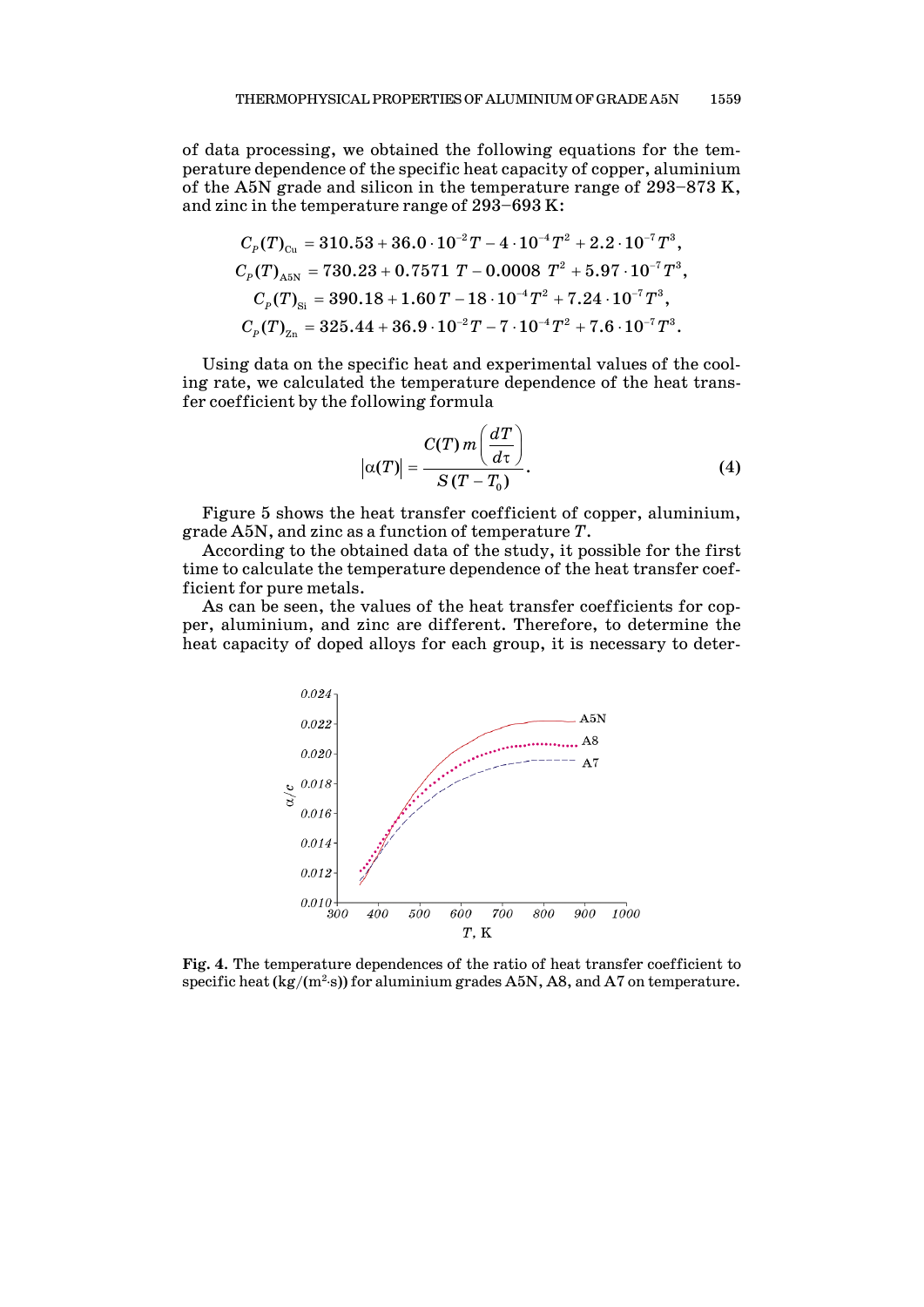mine the heat transfer coefficient for the initial alloy.

Using the Neumann–Kopp rule, according to which the molar heat capacity of the compound is equal to the sum of the heat capacities of the components:

$$
C_p = x_1 C_1 + x_2 C_2,
$$

where  $x_1$  and  $x_2$  are the mass fractions of the components, the heat capacity of the alloys is calculated.

Then, applying the formula (4), the heat transfer coefficient for the alloy is calculated. From our knowledge, the information on the thermodynamic properties of AK1 and AK1M2 alloys is not available in the literature.

Upon the calculated data on the heat capacity of the AK1 and AK1M2 alloys, and the experimentally obtained values of the cooling rate, the following equations are obtained for the temperature dependence of the heat transfer coefficient:

$$
\left|\alpha(T)\right|_{\text{(AK1)}}=2.0591+0.0298\,T-4.3362\cdot10^{-6}T^2+1.1254\cdot10^{-9}T^3\,\,,\\ \left|\alpha(T)\right|_{\text{AK1M2}}=8.4799+0.0127\,T+1.9817\cdot10^{-5}T^2-1.0021\cdot10^{-8}T^3.
$$

The obtained experimental results for the heat transfer coefficient of the AK1 alloy show that even with small additions of the second component, the heat transfer coefficient cannot be considered as the same.

For AK1M2 doped alloys, the heat transfer coefficient is used for the initial alloy of AK1M2, if it does not depend on the concentration of the doping component. Next, we calculated the specific heat of doped alloys according to the formula [14, 15]:



**Fig. 5**. The temperature dependencies of the heat transfer coefficient of aluminium grades A5N (*1*), copper (*2*), and zinc (*3*) on temperature.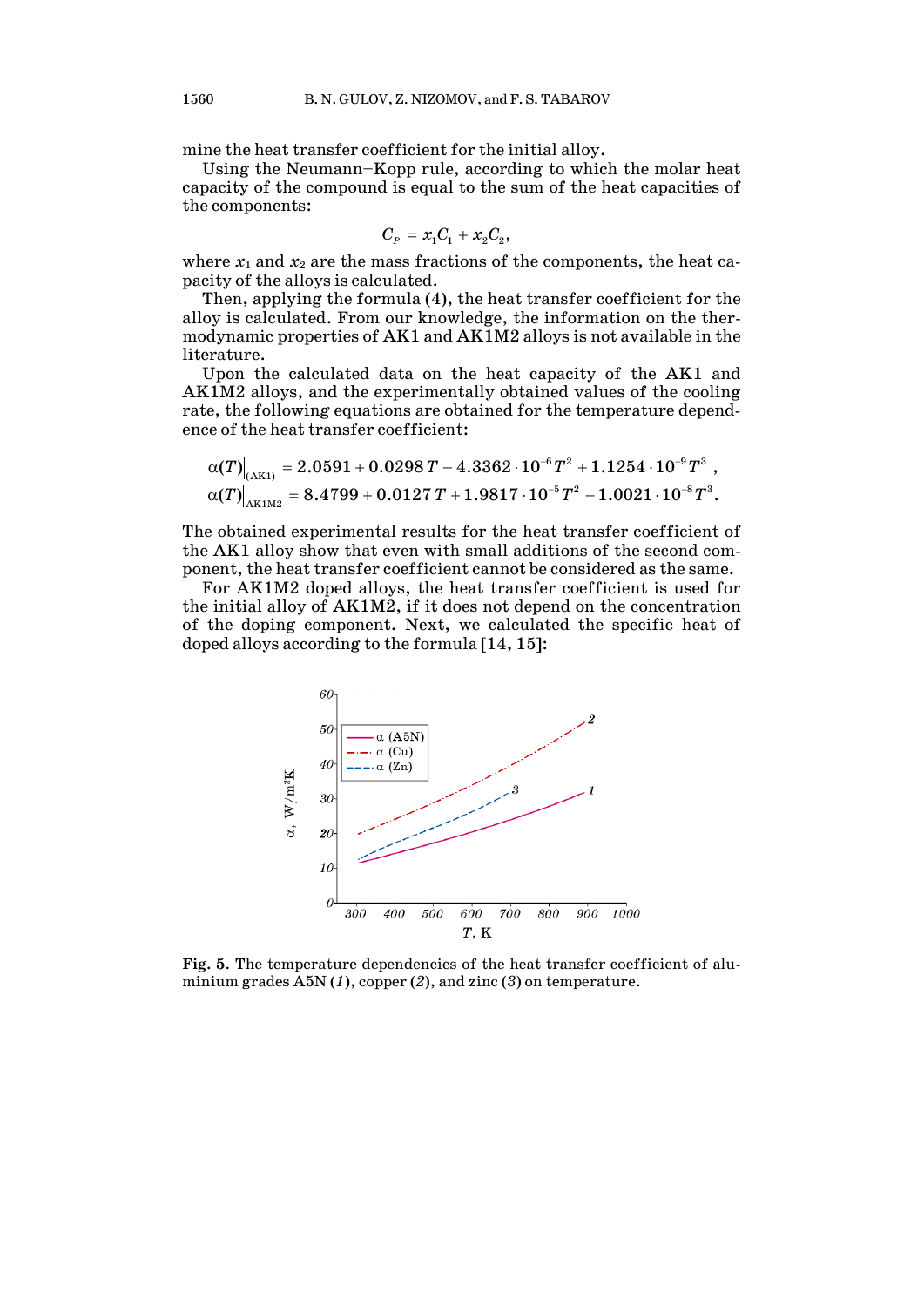| Metal and alloys | a <sub>0</sub> | $b_0$     | $c_0, 10^{-4}$ | $-d_0$ , $10^{-6}$        |
|------------------|----------------|-----------|----------------|---------------------------|
| AI(A5N)          | 730.2302       | 0.7571    | $-8$           | $-0.60$                   |
| Cu               | 310.5300       | 0.3600    | $-4$           | 0.22                      |
| Si               | 390.1809       | 1.5987    | $-18$          | 0.72                      |
| $_{\rm Sc}$      | 463.5476       | 0.5450    | $-8$           | $\textcolor{blue}{-0.52}$ |
| Y                | 278.2143       | 0.0604    | 0.18           |                           |
| Pr               | 174.5357       | $-0.0071$ | $\overline{2}$ | 0.06                      |
| Nd               | 95.2619        | 0.4487    | $-6$           | $-0.38$                   |
| AK1              | 726.9297       | 0.7655    | $-8.1$         | $-0.60$                   |
| AK1M2(1)         | 718.6017       | 0.7574    | $-8.02$        | $-0.59$                   |
| $(1) + Nd$ 0.005 | 728.3789       | 0.19748   | 8.2            | 0.48                      |
| $(1) + Nd$ 0.05  | 719.2733       | 0.268     | 6.3            | 0.49                      |
| $(1) + Nd 0.1$   | 656.145        | 0.9447    | $-7.2$         | $-0.38$                   |
| $(1) + Nd$ 0.5   | 682.0345       | 0.5389    | 4.3            | 0.51                      |
| $(1) + Pr 0.005$ | 725.2818       | 0.6857    | $-3.5$         | $-0.12$                   |
| $(1)$ + Pr 0.05  | 728.583        | 0.5852    | 1.3            | 0.21                      |
| $(1)$ + Pr 0.1   | 714.2943       | 0,5834    | 2.0            | 0.23                      |
| $(1) + Pr 0.5$   | 747.3512       | 0.1858    | 8.0            | 0.42                      |
| $(1) +$ Sc 0.005 | 890.9848       | 0.1953    | 6.9            | 0.47                      |
| $(1) +$ Sc 0.05  | 816.7284       | 0.1290    | 5.3            | 0.18                      |
| $(1) +$ Sc 0.1   | 656.7735       | 0.9674    | 5.0            | 0.19                      |
| $(1) +$ Sc 0.5   | 910.3302       | 0.1317    | 5.0            | 0.17                      |
| $(1) + Y 0.005$  | 706.6932       | 0.2509    | 2.8            | 0.01                      |
| $(1) + Y 0.05$   | 696.5381       | 0.395     | 1.2            | 0.05                      |
| $(1) + Y 0.1$    | 660.3804       | 0.5405    | 1.4            | 0.06                      |
| $(1) + Y 0.5$    | 607.3512       | 0.9261    | 3.0            | 0.03                      |

**TABLE 2.** The value of the coefficients in the equation  $C_P(T)$  =  $a_0 + b_0T + c_0T^2 + d_0T^3$ .

$$
C(T) = \frac{\left|\alpha(T)\right| S(T - T_0)}{m\left(\frac{dT}{d\tau}\right)}.
$$

The values of the coefficients in the equation of the temperature dependence of the specific heat for the studied systems are given in Table 2. It should be noted that all the equations obtained are applicable only in the studied temperature range of 293–873 K.

## **4. CONCLUSION**

Based on the approximation of the experimental data for A5N aluminium [16], a comparison of the specific heat values for Al clusters with a diameter of 6 nm is given [17]. The temperature dependence of the heat capacity of doped alloys determines the change in solubility, *i.e.* the solubility of the doping metal increases with increasing temperature,